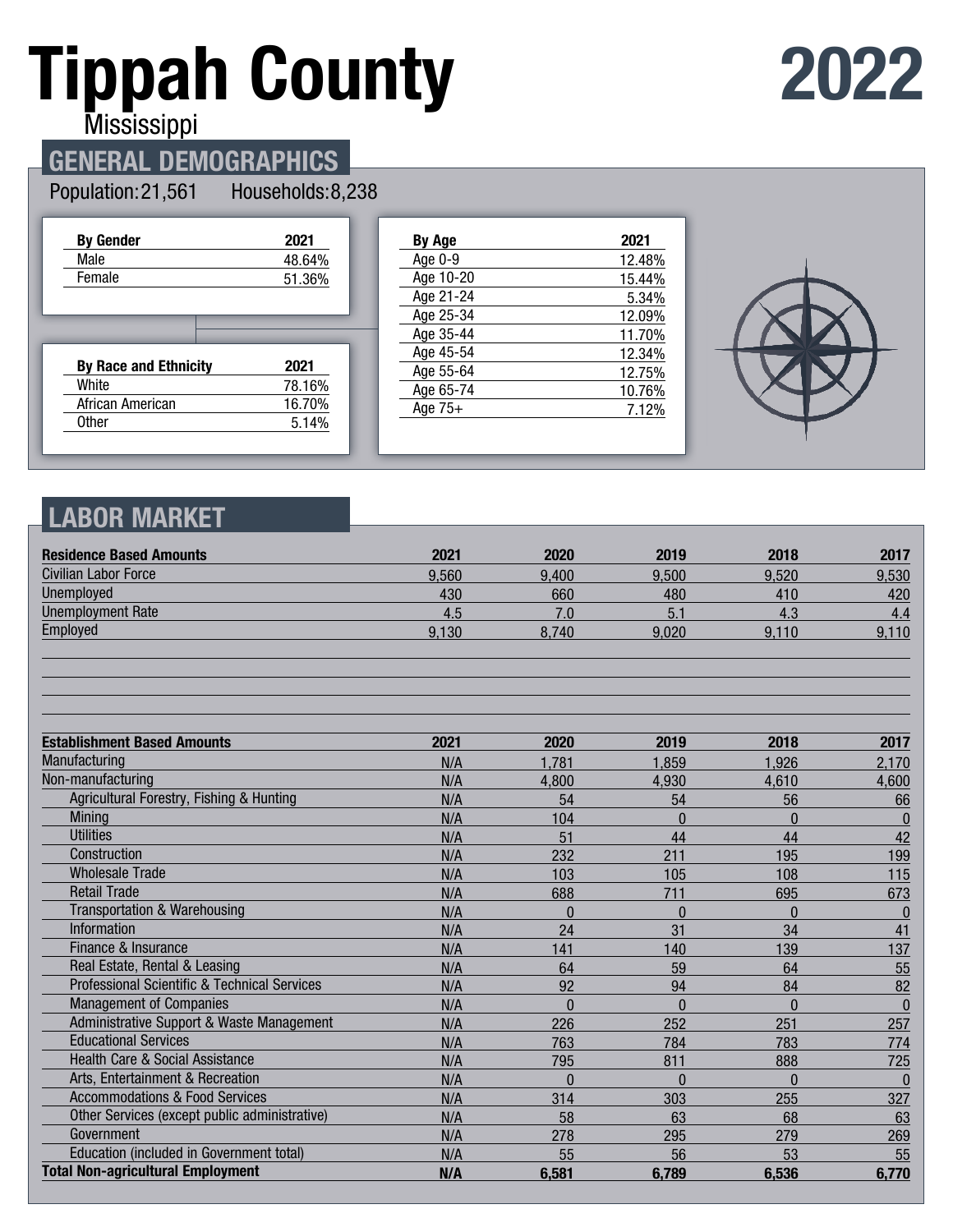|--|

|                                                            | 2021     | 2020     | 2019     | 2018     | 2017     | <b>Region</b> |
|------------------------------------------------------------|----------|----------|----------|----------|----------|---------------|
|                                                            |          |          |          |          |          |               |
| <b>Per Capita Income</b>                                   | \$42,051 | \$35,061 | \$33,926 | \$32,520 | \$32,192 | \$40,894      |
|                                                            |          |          |          |          |          |               |
| <b>Median Household Income</b>                             | \$43,208 | \$43,882 | \$45,776 | \$42,137 | \$40,466 | \$50,575      |
|                                                            |          |          |          |          |          |               |
| # of Households with Income<br>Equal or Less Than \$24,999 | 2,445    | 2,395    | 2.359    | 2.594    | 2.769    | 57,091        |
|                                                            |          |          |          |          |          |               |
| % of Households with Income                                |          |          |          |          |          |               |
| Equal or Less Than \$24,999                                | 29.68%   | 28.47%   | 28.05%   | 30.85%   | 32.42%   | 25.90%        |
|                                                            |          |          |          |          |          |               |

| <b>Employment Occupational Composition %</b> | 2021   |
|----------------------------------------------|--------|
| Professional and Technical                   | 14.88% |
| Executive, Administrative and Managerial     | 8.01%  |
| <b>Sales</b>                                 | 11.95% |
| <b>Administrative Support and Clerical</b>   | 8.37%  |
| Production, Craft and Repair                 | 28.70% |
| <b>Transportation and Material Moving</b>    | 13.57% |
| Handlers, Helpers and Laborers               | 0.85%  |
| Service                                      | 13.67% |

| <b>Establishment-Based Employment Composition % 2021</b> |     |
|----------------------------------------------------------|-----|
| Manufacturing                                            | N/A |
| Non-Manufacturing                                        | N/A |



| <b>SOCIAL ENVIRONMENT</b>                           |          |          |          |          |          |  |
|-----------------------------------------------------|----------|----------|----------|----------|----------|--|
|                                                     | 2021     | 2020     | 2019     | 2018     | 2017     |  |
| <b>Number of Births to Single Teens</b>             | N/A      | 18       | 26       | 22       | 20       |  |
| <b>TANF &amp; Food Stamp Payments per Household</b> | \$338.71 | \$331.74 | \$286.54 | \$397.61 | \$453.00 |  |
| <b>Number of Divorces</b>                           | N/A      | N/A      | N/A      | N/A      | N/A      |  |
| <b>Number of Divorces Involving Children</b>        | N/A      | N/A      | N/A      | N/A      | N/A      |  |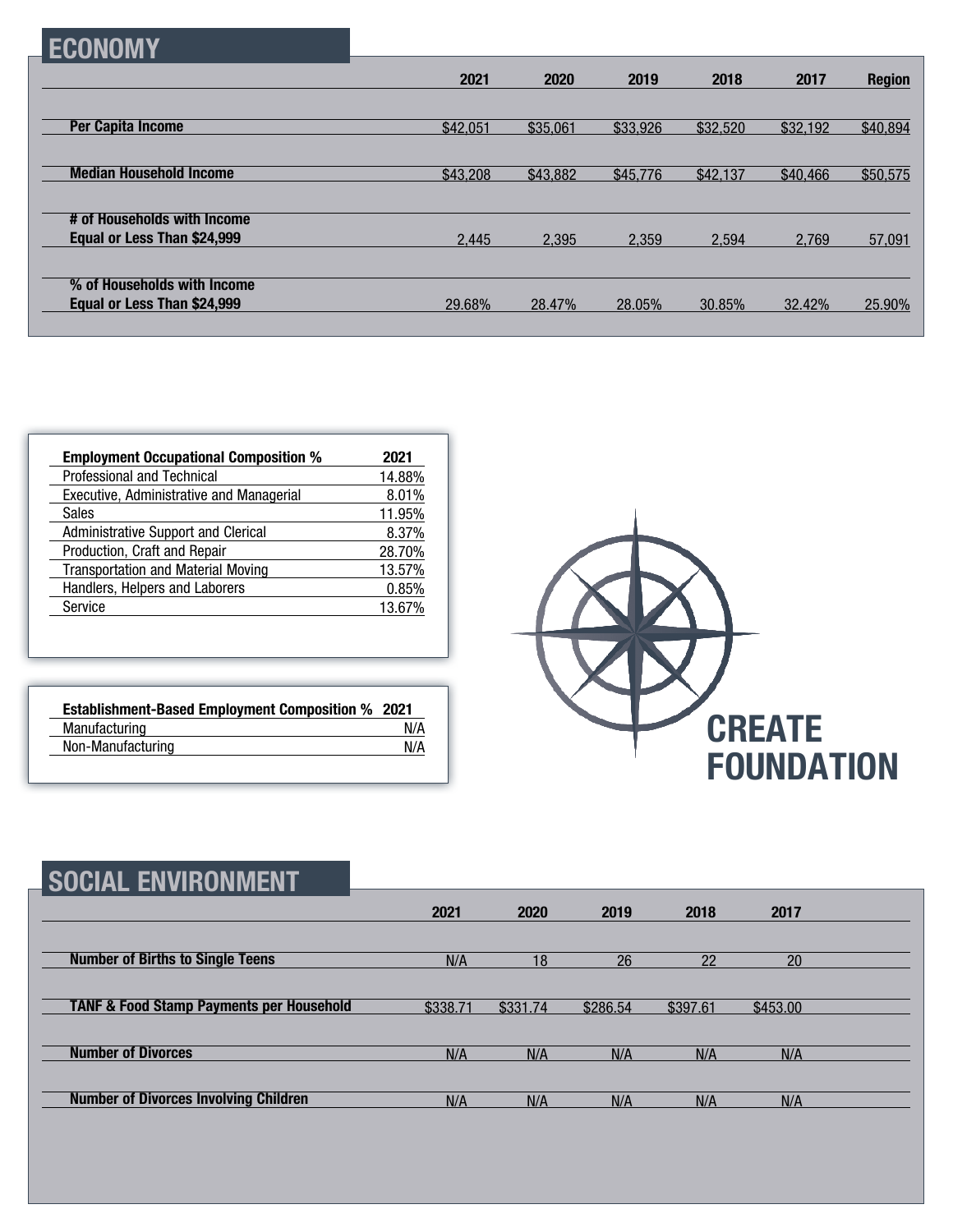## **EDUCATION**

|                                           | 2021     | 2020     | 2019     | 2018    | 2017    | <b>Region</b> |
|-------------------------------------------|----------|----------|----------|---------|---------|---------------|
|                                           |          |          |          |         |         |               |
| Percent of Population 25+ with HS Diploma | 80.20%   | 78.18%   | 78.14%   | 77.86%  | 75.72%  | 82.93%        |
|                                           |          |          |          |         |         |               |
| <b>Average Expenditure per Student</b>    | \$11,759 | \$10,350 | \$10,255 | \$9,697 | \$9,428 | \$11,915      |
|                                           |          |          |          |         |         |               |
| <b>ACT All Students</b>                   | 16.98    | 17.17    | 17.76    | 18.08   | 17.83   | 17.36         |
|                                           |          |          |          |         |         |               |
| <b>Average Class Size</b>                 | 12.24    | 12.43    | 12.55    | 13.11   | 13.04   | 12.57         |

| <b>Educational Attainment % by level</b> | 2021   |
|------------------------------------------|--------|
| Graduate/Professional                    | 5.56%  |
| 4 Year Degree $+$                        | 9.52%  |
| Associate's Degree                       | 9.51%  |
| Some College                             | 19.52% |
| <b>High School Diploma</b>               | 36.09% |
| Some High School                         | 12.13% |
| Some Elementary                          | 7 67%  |

| <b>High School Completer Rate</b> | 2021 |
|-----------------------------------|------|
| North Tippah                      | 91.3 |
| South Tippah                      | 94 1 |

## **HOUSING**

| ----------                                |           |          |           |          |          |               |
|-------------------------------------------|-----------|----------|-----------|----------|----------|---------------|
|                                           | 2021      | 2020     | 2019      | 2018     | 2017     | <b>Region</b> |
|                                           |           |          |           |          |          |               |
| <b>Percent of Owner Occupied Housing</b>  | 74.96%    | 74.97%   | 74.93%    | 74.93%   | 74.89%   | 68.26%        |
|                                           |           |          |           |          |          |               |
| <b>Percent of Renter Occupied Housing</b> | 25.04%    | 25.03%   | 25.07%    | 25.07%   | 25.11%   | 31.74%        |
|                                           |           |          |           |          |          |               |
| <b>Median Home Value</b>                  | \$116,468 | \$97,100 | \$106,300 | \$97,760 | \$88,459 | \$151,579     |
|                                           |           |          |           |          |          |               |